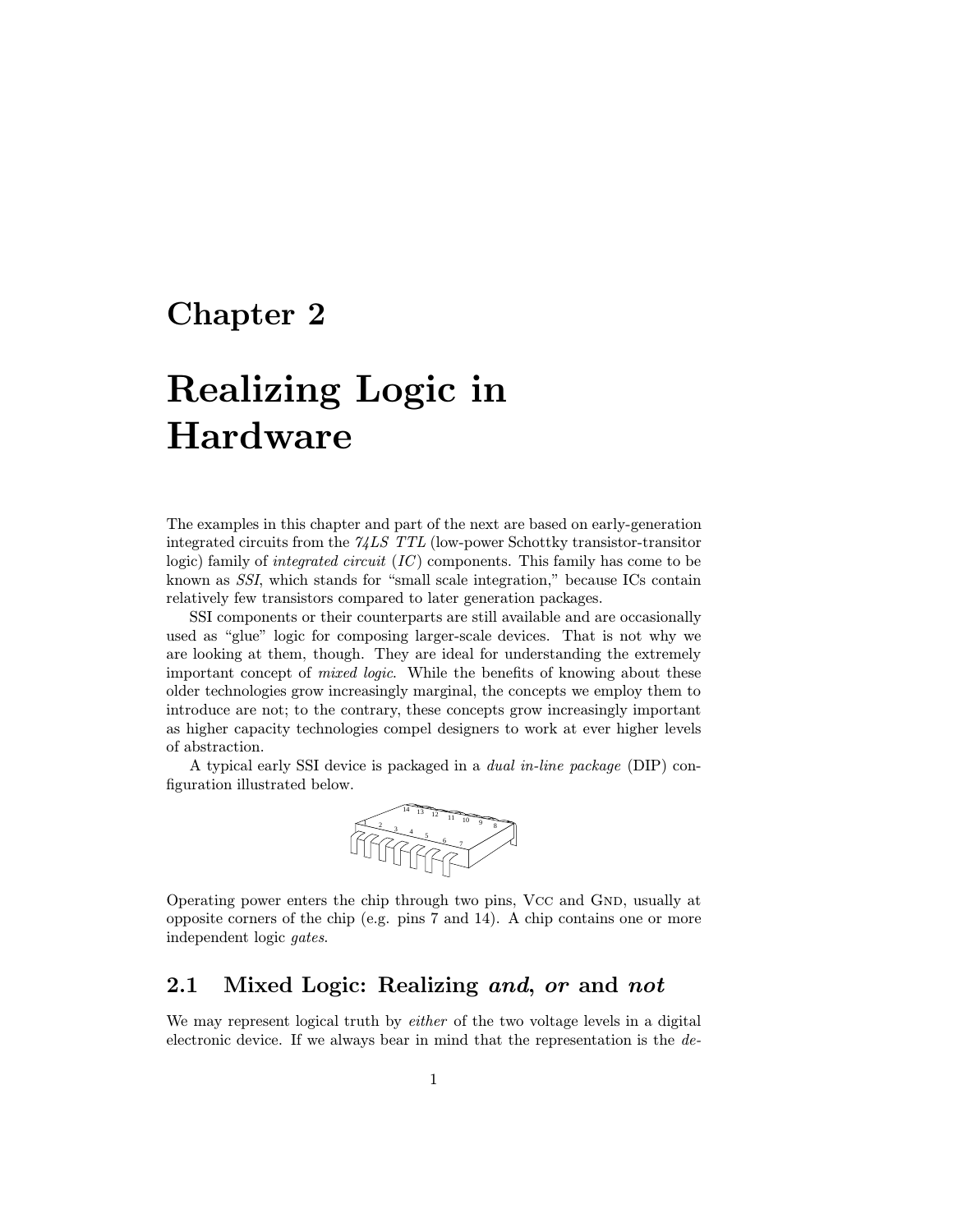signer's choice, a powerful and beautiful design method emerges. If, on the other hand, we permit the hardware to dictate our choice, we relinquish flexibility and make the task of design more rigid and difficult.

The important point is that these binary devices conform to a particularly useful conceptual view—as formalized by boolean algebra—and it is vital to take advantage of this conceptual view as freely as possible. Of course, this by no means new to a computer scientist, who has been taught from the very outset to:

Principle of Abstraction:. Defer concrete representation decisions long as is practical.

A switch may be two-valued and it may seem intuitive, in some sense, to say "up means 1 and down means 0." But the designer should not commit to that correspondence arbitrarily. The up position can just as well represent 0, and that may—indeed, certainly will—turn out to be the better choice in some circumstances.

Let us now undertake the development of clear and systematic ways of building and describing circuits for logic expressions. Efforts at solving digital problems yield logic equations and logical structures; the hardware must faithfully embody those equations and those structures. Furthermore, we certainly wish the documentation of our hardware (our circuit diagrams) to convey the spirit of the solution to the original problem. We would like to be able to readily see that the implementation we have designed satisfies the intended specification.

The foregoing thoughts suggest some criteria for drafting methods:

- (a) We wish to synthesize (create) a physical realization of any logic expression directly from the logic, in a straightforware, natural, and rigorous manner.
- (b) We wish to be able to analyze (pick apart) a physical realization and directly recover the logical expression.

These are strong conditions; many digital drafting and construction techniques in use today to not meet them. The conditions require that the circuit diagram clearly and fully display both the logic and the hardware. This goal has several implications:

- (i) The drafting notation should represent the boolean expressions in and, or and not—the natural way we develop our logic.
- (ii) The correspondence between logical value (T or F) and its voltage counterpart (H and L) should be evident.
- (iii) The notation should clearly identify each physical device in the circuit.

The key to satisfying these requirements is a representation called *mixed* logic. This notation was first published in a coherent form in  $1971<sup>1</sup>$  although

Copyright C 2003 Steven D. Johnson DRAFT MATERIAL September 2, 2004

<sup>&</sup>lt;sup>1</sup>P. M. Kintner, Mixed logic: a tool for design simplification. Computer Design, August 1971, pp. 55–60; and F. Prosser and D. Winkel, "Mixed logic leads to maximum clarity with minimum hardware. Computer Design, May 1977, 111–117.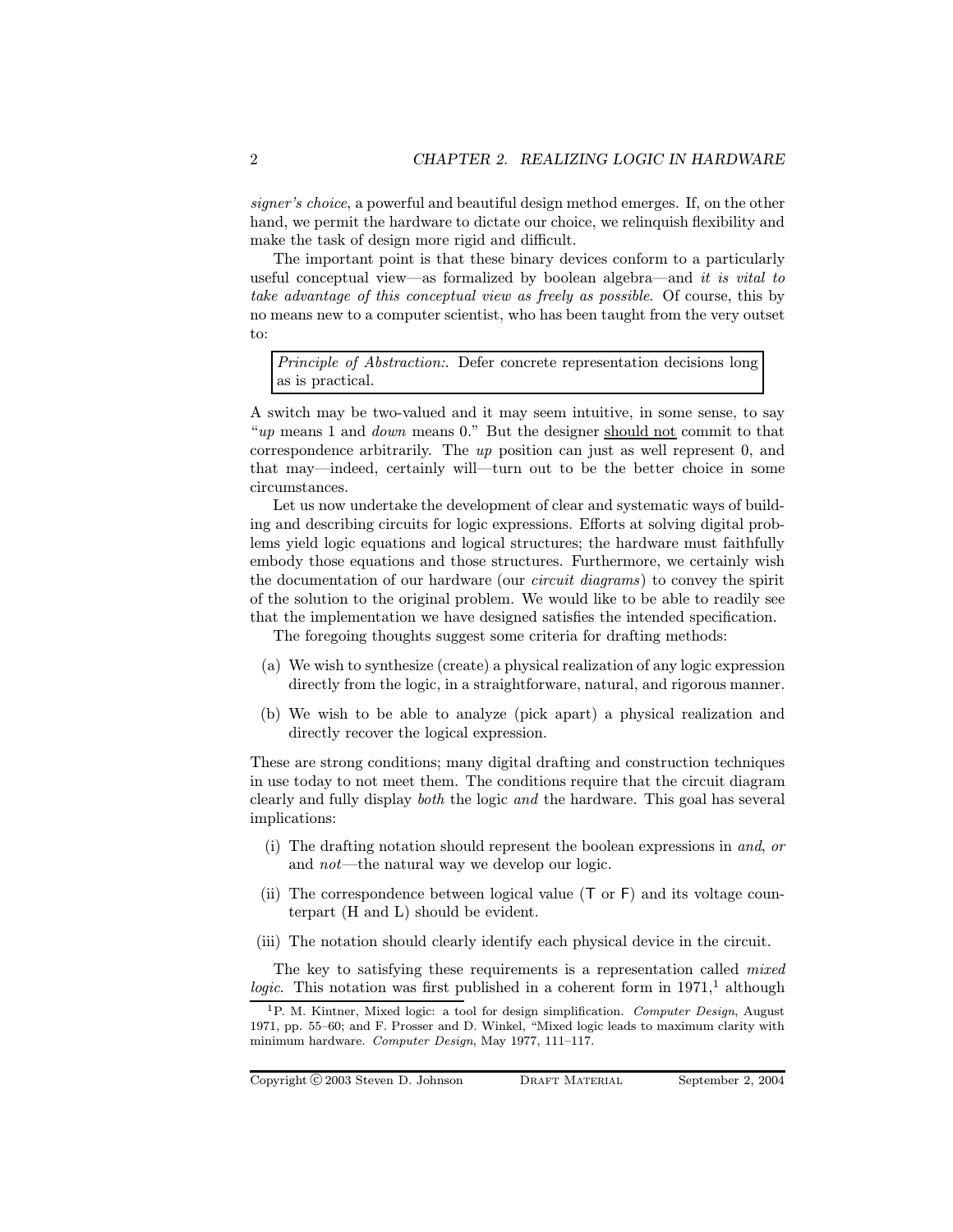mixed logic was used as early as 1957 in the Philco TRANSAC computers, and the technique is likely older than that.

We shall develop mixed-logic methodology carefully, since the principle is vital to clear, top-down design and has far reaching applications beyond gatelevel implementation. Since we will eventually move beyond designing at andor -not levels however, it is perhaps most important to remember the larger lesson of mixed logic: that the purpose of abstraction is to serve the conceptual needs of the designer, rather than to impose an arbitrary uniformity on the design object.

#### 2.1.1 Mixed Logic

Showing the logic. We choose a unique symbol for each of the logic/boolean operators. The shapes below traditionally represent  $and$  and  $or$ ; we shall discuss not and some other boolean functions later.



Whenever we see these shapes, we know that we are representing a logical and (left) or a logical or function (right). Furthermore, each and every and and or operation in our original expression will appear in the circuit diagram as the corresponding shape. For example, the notations



represent equations  $X = X \cdot PDQ$  and  $XYZ = A + B$ . For convenience, we shall allow our schematic symbols to have more than two inputs. Below, for example shows an and symbols with 4 inputs and an or symbol with and 6 inputs.



Logic Conventions. There are two logic values, T and F. There are two voltage levels, H and L, So two useful possibilites exist:

(a) We could use H to represent  $\mathsf T$  (leaving L to represent  $\mathsf F$ ). This interpretation is called positive logic.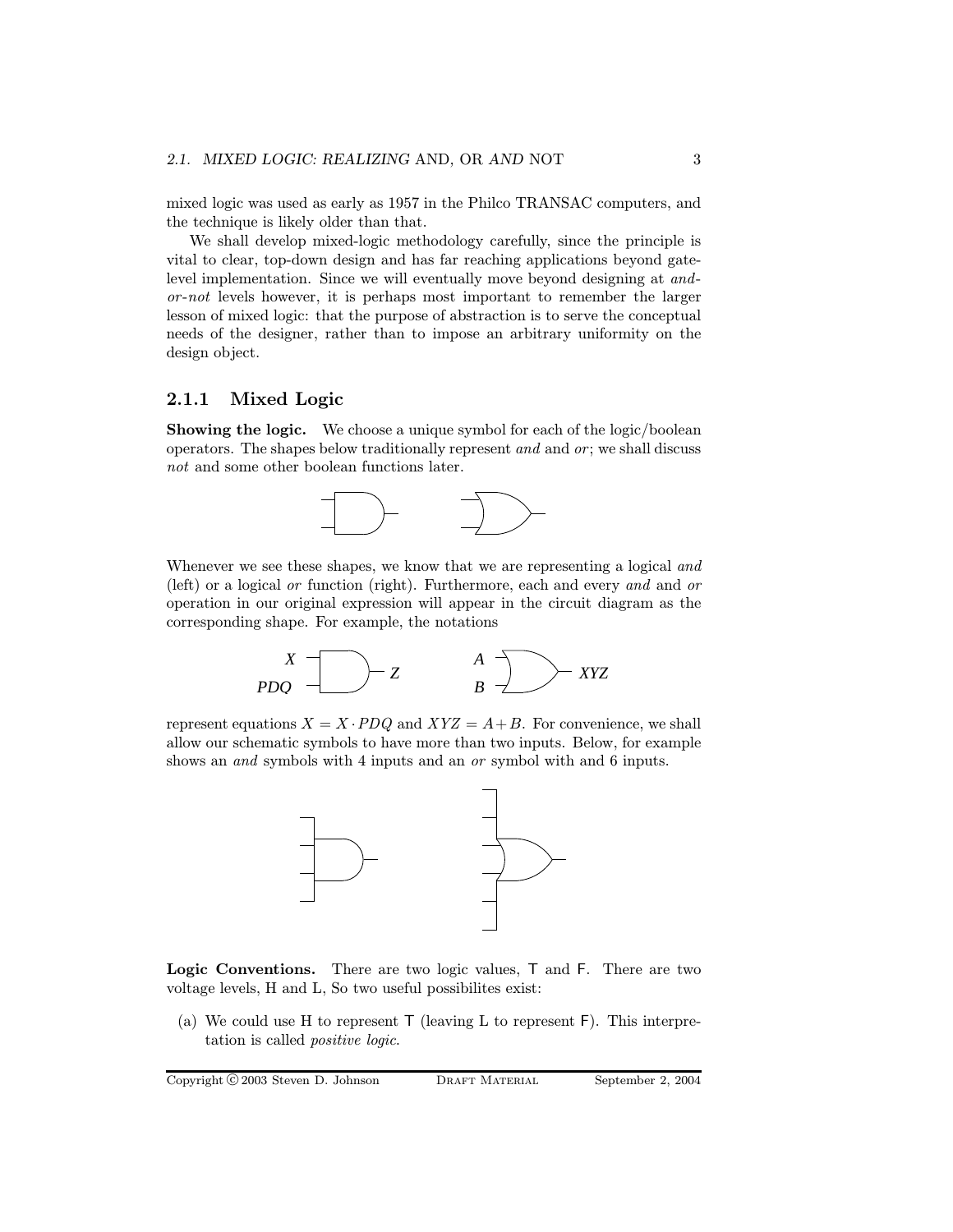(b) The alternative is to use L to represent  $\mathsf T$  (leaving H to represent  $\mathsf F$ ). This interpretation is called negative logic.

If one choses to impose a single interpretation, positive logic for instance, across an entire circuit we would call this a positive logic convention or a negative logic convention for that circuit.

A mixed logic convention—which is used throughout this book—allows us to apply either positive or a negative logic at any point in a design, as we desire. Although this might seem ambiguous, somehow, on first thought, the opposite is true in the extreme. The advantages of mixed logic are immediately apparent, as you will soon see, and leave one to wonder why any other mode of interpretation would be considered.

And yet, the prevalent interpretation is a uniform convention, most often positive logic. While this may be regretable, it is not really wrong, and since it is pervasive, we must learn to live with and accomodate it. But we do not need to accept or conform to its practice.

Showing the circuit. In circuit schematics, the graphical symbols represent physical devices. Throughout this section, the devices involved are logic gates like those discussed in the first chapter. For illustration purposes we shall use gates from the SSI74LS family. Our first example is the first chip in this family, the the 74LS00 Quad Two-Input Nand Gate chip. The 14-pin dual inline 74LS00 chip contains four nand gates, one of whose voltage tables is shown to the right of the chip schematic, below



Section ?? contains a discussion of the physical realization of a TTL nand device, of which the 74LS00 is an example. Chapter ?? gives more detail about the transistor-level behavior of this device. The logical function of one 74LS00 gate is shown to the far right, above. As discussed earlier, this functionality is given by the shape of the symbol used to document the gate.

The name "nand" commonly used for this device stems from the view that it implements a not-and function in postive logic; recall this means an interpretation of voltage under which H always means T. We shall not accept this conventional interpretation, but since it is prevalent, we must learn to co-exist with it. The 74LS00 chip contains four *not-and* gates only if one stipulates from the begining that H always means true and L always means false.

The interpretation of voltage is simply that: an interpretation. Above all, an interpretation should serve the purpose of clarity. It certainly doesn't matter to the electrons whether they represent 0 or 1. We are not much interested in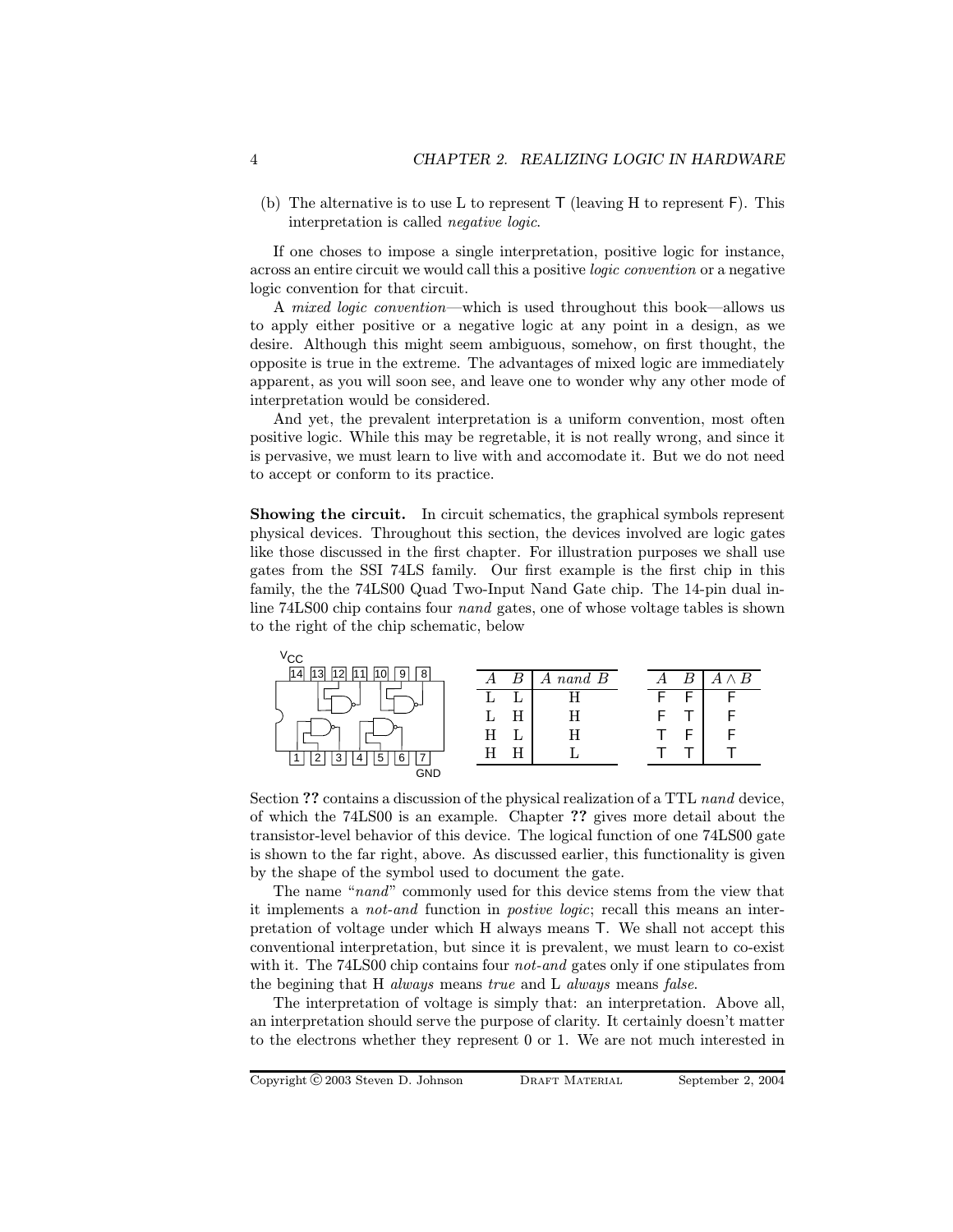expressing logic in terms of not-ands, and shall not be forced into it by adopting positive logic.

Instead, we shall interpret the "bubbles" on the gate symbol to indicate the polarity of the logic, that is, whether

−− H = T at that point in the circuit—in which case there is no bubble, or

 $\circ$ − $\circ$  L = T at that point in the circuit—in which case there is a bubble.

Thus we shall read the symbol



as an and gate with positive logic inputs and a negative logic output.

Another early SSI device is the 74LS02 Quad Two-input Nor Gate,



Again, the name "Nor" comes from the historical, positive-logic interpretation of the device as a not-or gate. The mixed logic interpretation, given by the shape of the symbol, is that it is an or gate with positive-logic inputs and negative logic output.

#### The 74LS00 is an or gate, too.

The logical function of a device follows from our choice of polarity for its inputs and outputs. For example, if we elect to interpret the inputs of an 'LS00 gate as *active-low* (i.e.,  $T = L$ ), then we derive

| voltage |  |   | logic         |  |   |                           |               |  | logic |     |  |
|---------|--|---|---------------|--|---|---------------------------|---------------|--|-------|-----|--|
| А       |  |   |               |  | н | $Z.\overline{\mathrm{L}}$ |               |  |       | Z.H |  |
|         |  |   |               |  |   |                           |               |  |       |     |  |
|         |  | Η | $\Rightarrow$ |  |   |                           | $\Rightarrow$ |  |       |     |  |
| Н       |  |   |               |  |   |                           |               |  |       |     |  |
|         |  |   |               |  |   |                           |               |  |       |     |  |

Placing the truth table on the right into canonical form, we get

|     | logic          |     |                                                                |     |
|-----|----------------|-----|----------------------------------------------------------------|-----|
| A.I | R <sub>T</sub> | Z.H |                                                                |     |
|     |                |     | $\Rightarrow Z.H = A.L \vee B.L \Rightarrow A.L \neg \Diamond$ |     |
|     |                |     |                                                                | Z.H |
|     |                |     |                                                                | B.L |
|     |                |     |                                                                |     |
|     |                |     |                                                                |     |

Copyright C 2003 Steven D. Johnson DRAFT MATERIAL September 2, 2004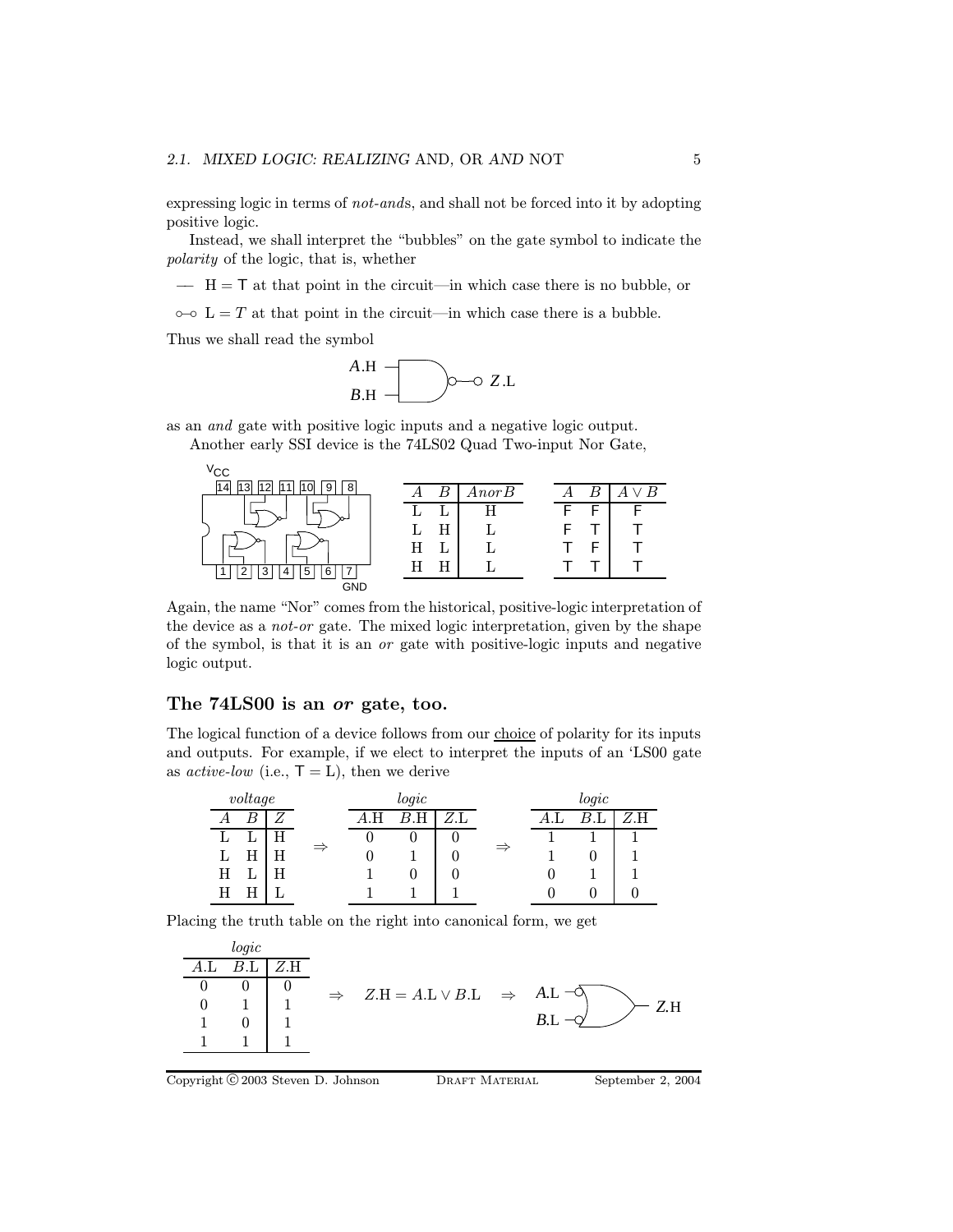So a 74LS00 is also an or gate with low-active inputs and high-active output.

While it may be logically valid to say that a *nand* gate can also be seen as an "orn" gate from an application of DeMorgan's Law,

$$
\overline{A \cdot B} = \overline{A} + \overline{B},
$$

it is merely a rationalization from the mixed-logic perspective We would not choose to engage logical manipulations in so unmeaningful a way except to rectify mixed logic co-exist with positive-logic should it becomes absolutely necessary. It sometimes does become necessary, for instance, when one needs to use a data sheet or explain a circuit to someone unfortunate enough to have learned circuit design the hard way.

## 2.2 Implementing not with a wire.

What can we make of the situation when a negative-logic output is connected to a postive-logic input?



The line is understood to represent an electrical connection between the two points, a wire, and this conductive connection makes the voltage, V equal at every point on the wire, hence on the line. The bubble says only that we have changed the interpretation:

|   | V.Н | VΤ. |
|---|-----|-----|
| T | 0   |     |
| H |     | 0   |

#### 2.2.1 The 74LS04 Inverter

| $V_{\rm CC}$                       |    |         |    |                 |      |         |
|------------------------------------|----|---------|----|-----------------|------|---------|
| 8<br>14<br>9<br> 13 <br>12'        |    |         |    |                 |      |         |
|                                    |    | voltage |    | voltage         |      | voltage |
| 4≫⊓<br>⊔ >⊶<br>Ч≫∼                 | ΙN | TTT     | ĪΝ | $UT.\mathbf{L}$ | IN.1 | OUT.H   |
| н.≫<br>⊓≫⊤                         | ⊥  | H       |    |                 |      |         |
|                                    | Η  |         |    |                 |      |         |
| 5<br>$\overline{ }$<br>ঽ<br>6<br>っ |    |         |    |                 |      |         |
| <b>GND</b>                         |    |         |    |                 |      |         |